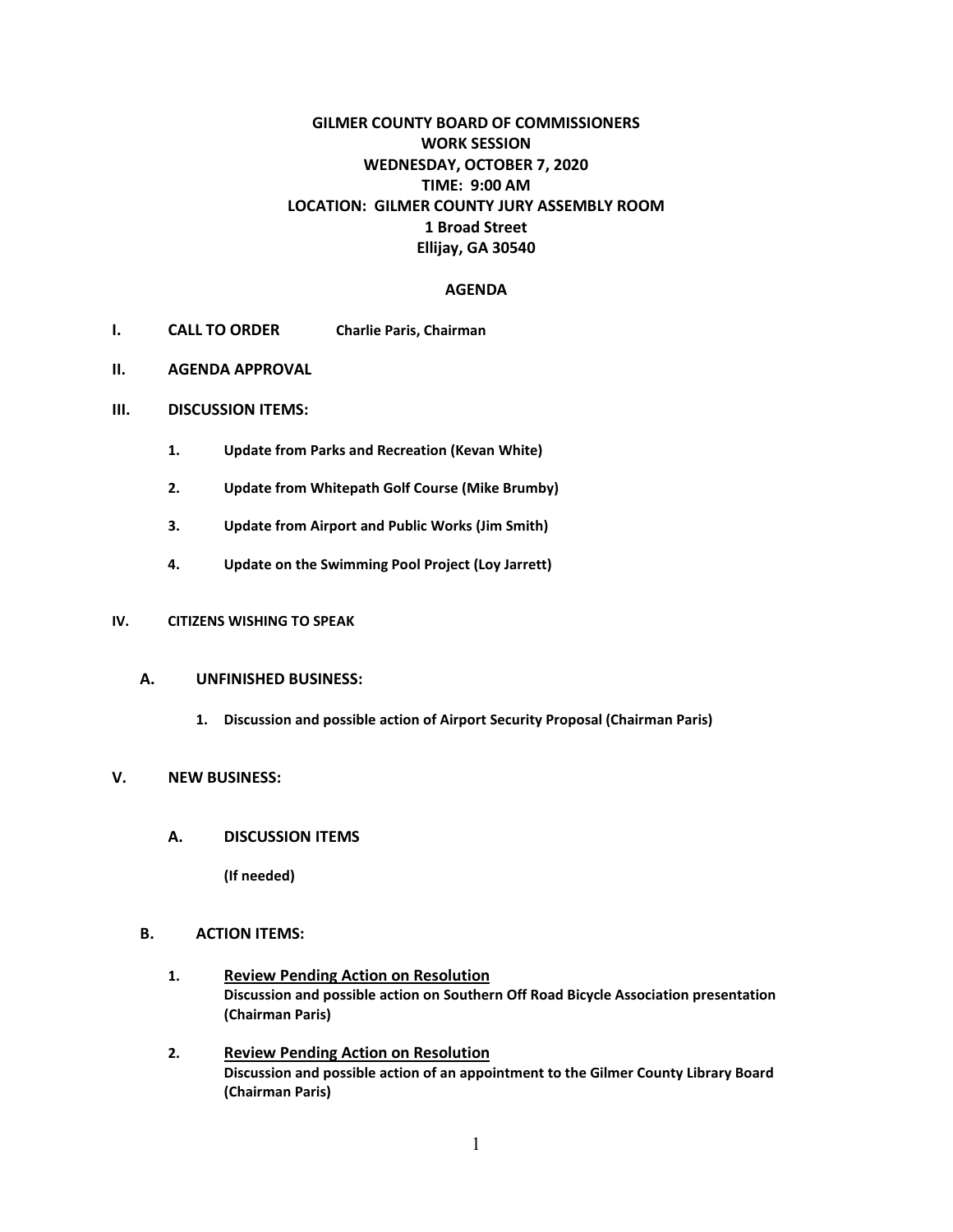- **3. Review Pending Action on Resolution Resolution to adopt the 2020-2021 Annual Update of the Capital Improvements Element for Gilmer County and the Cities of Ellijay and East Ellijay (Chairman Paris)**
- **4. Review Pending Action on Resolution Discussion and possible action of the Capital Improvement Update for the Airport (Jim Smith)**
- **5. Review Pending Action on Resolution Discussion and possible action on Memorandum of Agreement between Gilmer County and the Integrated Public Alert & Warning System (Keith Kucera)**
- **6. Review Pending Action on Resolution Discussion and possible action on Engineering Master Agreement at the Airport (Chairman Paris)**
- **7. Review Pending Action on Resolution Discussion and possible action on Broadband changes for the Courthouse (Chairman Paris)**
- **8. Review Pending Action on Resolution Discussion and possible action of 2021 Employee Insurance Renewal (Lauren Jones)**

#### **9. Review Pending Action on Resolution**

**Final Decision by the Gilmer County Board of Commissioners considering the Recommendation by the Gilmer County Planning Commission Regarding the Application for Amendment to Gilmer County Land Use (Zoning) District Map, Diamond Lure Campground & RV Resort, LLC, Tax Map 3113, Parcel No. 055A, 0 Diamond Lure Road, R-1 (Residential Low Density) to A-1 (Agricultural)**

## **10. Review Pending Action on Resolution**

**Final Decision by the Gilmer County Board of Commissioners considering the Recommendation by the Gilmer County Planning Commission Regarding the Application for Amendment to Gilmer County Land Use (Zoning) District Map, Diamond Lure Campground & RV Resort, LLC, Tax Map 3114, Parcel No. 009, 514 Diamond Lure Road, R-1 (Residential Low Density) to A-1 (Agricultural)**

#### **11. Review Pending Action on Resolution**

**Final Decision by the Gilmer County Board of Commissioners considering the Recommendation by the Gilmer County Planning Commission Regarding the Application for Amendment to Gilmer County Land Use (Zoning) District Map, Diamond Lure Campground & RV Resort, LLC, Tax Map 3114, Parcel No. 009C, 0 Diamond Lure Road, R-1 (Residential Low Density) to A-1 (Agricultural)**

#### **12. Review Pending Action on Resolution**

**Final Decision by the Gilmer County Board of Commissioners considering the Recommendation by the Gilmer County Planning Commission Regarding the Application for Amendment to Gilmer County Land Use (Zoning) District Map, Diamond Lure Campground & RV Resort, LLC, Tax Map 3114, Parcel No. 009R, 0 Diamond Lure Road, R-1 (Residential Low Density) to A-1 (Agricultural)**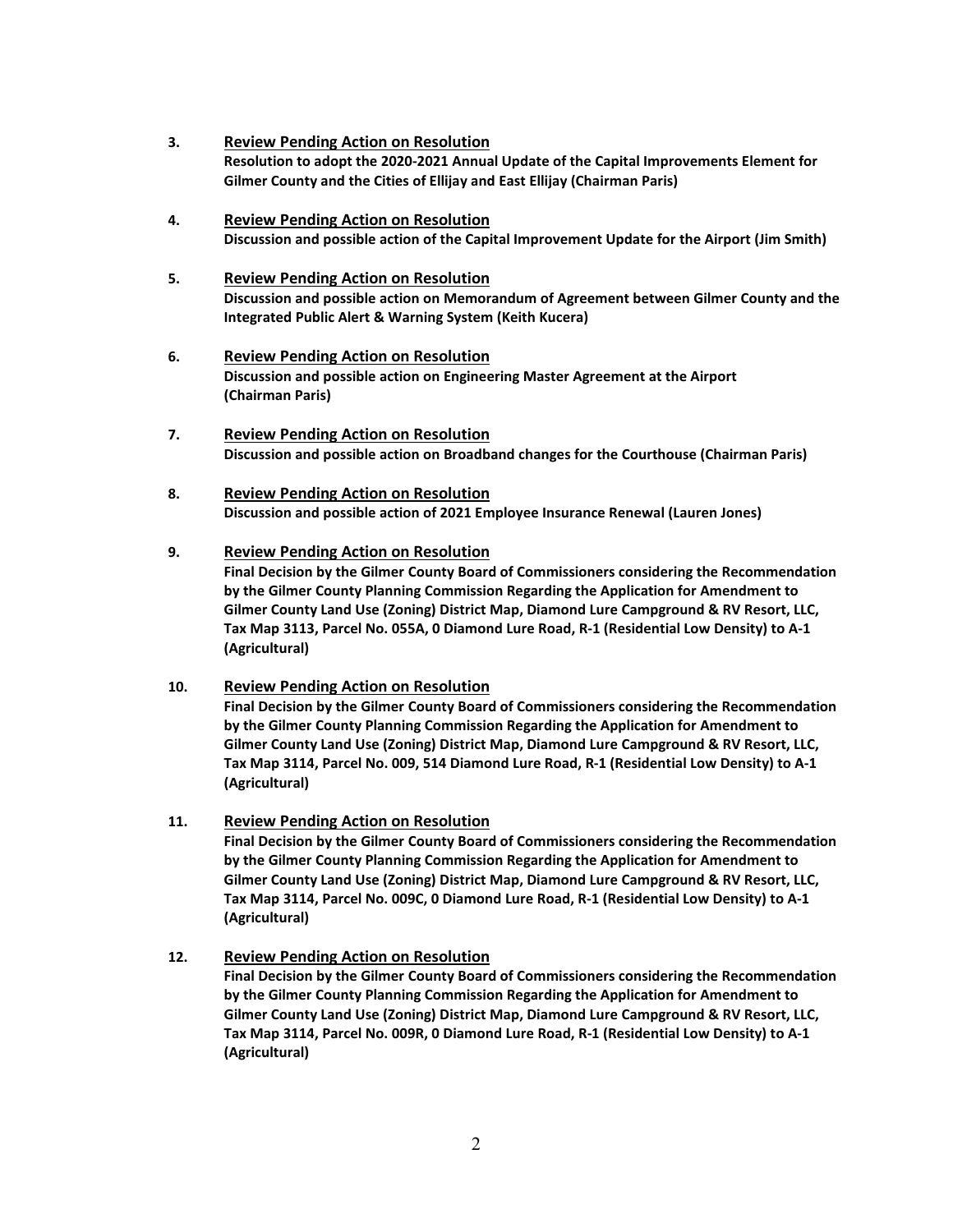### **13. Review Pending Action on Resolution**

**Final Decision by the Gilmer County Board of Commissioners considering the Recommendation by the Gilmer County Planning Commission Regarding the Application for Amendment to Gilmer County Land Use (Zoning) District Map, Diamond Lure Campground & RV Resort, LLC, Tax Map 3114, Parcel No. 009W, 0 Diamond Lure Road, R-1 (Residential Low Density) to A-1 (Agricultural)**

### **14. Review Pending Action on Resolution**

**Final Decision by the Gilmer County Board of Commissioners considering the Recommendation by the Gilmer County Planning Commission Regarding the Application for Amendment to Gilmer County Land Use (Zoning) District Map, Diamond Lure Campground & RV Resort, LLC, Tax Map 3113, Parcel No. 055A, 0 Diamond Lure Road, A-1 (Agricultural) to A-1 (Agricultural w/Conditional Use)**

### **15. Review Pending Action on Resolution**

**Final Decision by the Gilmer County Board of Commissioners considering the Recommendation by the Gilmer County Planning Commission Regarding the Application for Amendment to Gilmer County Land Use (Zoning) District Map, Diamond Lure Campground & RV Resort, LLC, Tax Map 3114, Parcel No. 009, 514 Diamond Lure Road, A-1 (Agricultural) to A-1 (Agricultural w/Conditional Use)**

### **16. Review Pending Action on Resolution**

**Final Decision by the Gilmer County Board of Commissioners considering the Recommendation by the Gilmer County Planning Commission Regarding the Application for Amendment to Gilmer County Land Use (Zoning) District Map, Diamond Lure Campground & RV Resort, LLC, Tax Map 3114, Parcel No. 009C, 514 Diamond Lure Road, A-1 (Agricultural) to A-1 (Agricultural w/Conditional Use)**

## **17. Review Pending Action on Resolution**

**Final Decision by the Gilmer County Board of Commissioners considering the Recommendation by the Gilmer County Planning Commission Regarding the Application for Amendment to Gilmer County Land Use (Zoning) District Map, Diamond Lure Campground & RV Resort, LLC, Tax Map 3114, Parcel No. 009R, 514 Diamond Lure Road, A-1 (Agricultural) to A-1 (Agricultural w/Conditional Use)**

## **18. Review Pending Action on Resolution**

**Final Decision by the Gilmer County Board of Commissioners considering the Recommendation by the Gilmer County Planning Commission Regarding the Application for Amendment to Gilmer County Land Use (Zoning) District Map, Diamond Lure Campground & RV Resort, LLC, Tax Map 3114, Parcel No. 009W, 514 Diamond Lure Road, A-1 (Agricultural) to A-1 (Agricultural w/Conditional Use)**

**VI. EXECUTIVE SESSION: Consultation with the county attorney or other legal counsel to discuss pending or potential litigation, settlement, claims, administrative proceedings,or other judicial actions brought or to be brought by or against the county or any officer or employee in which the county or any officer or employee may be directly involved asprovided in O.C.G.A. 50-14-2(1); consultation with the county attorney or otherlegal counsel to discussnegotiationsto purchase, dispose of, or lease property asprovided inO.C.G.A. 50-14-3(b) and discussion or deliberation on the appointment, employment, compensation, hiring, disciplinary action or dismissal, or periodic evaluation orrating of a county officer or employee as provided by O.C.G.A. 50-14-3(6).**

**(If needed)**